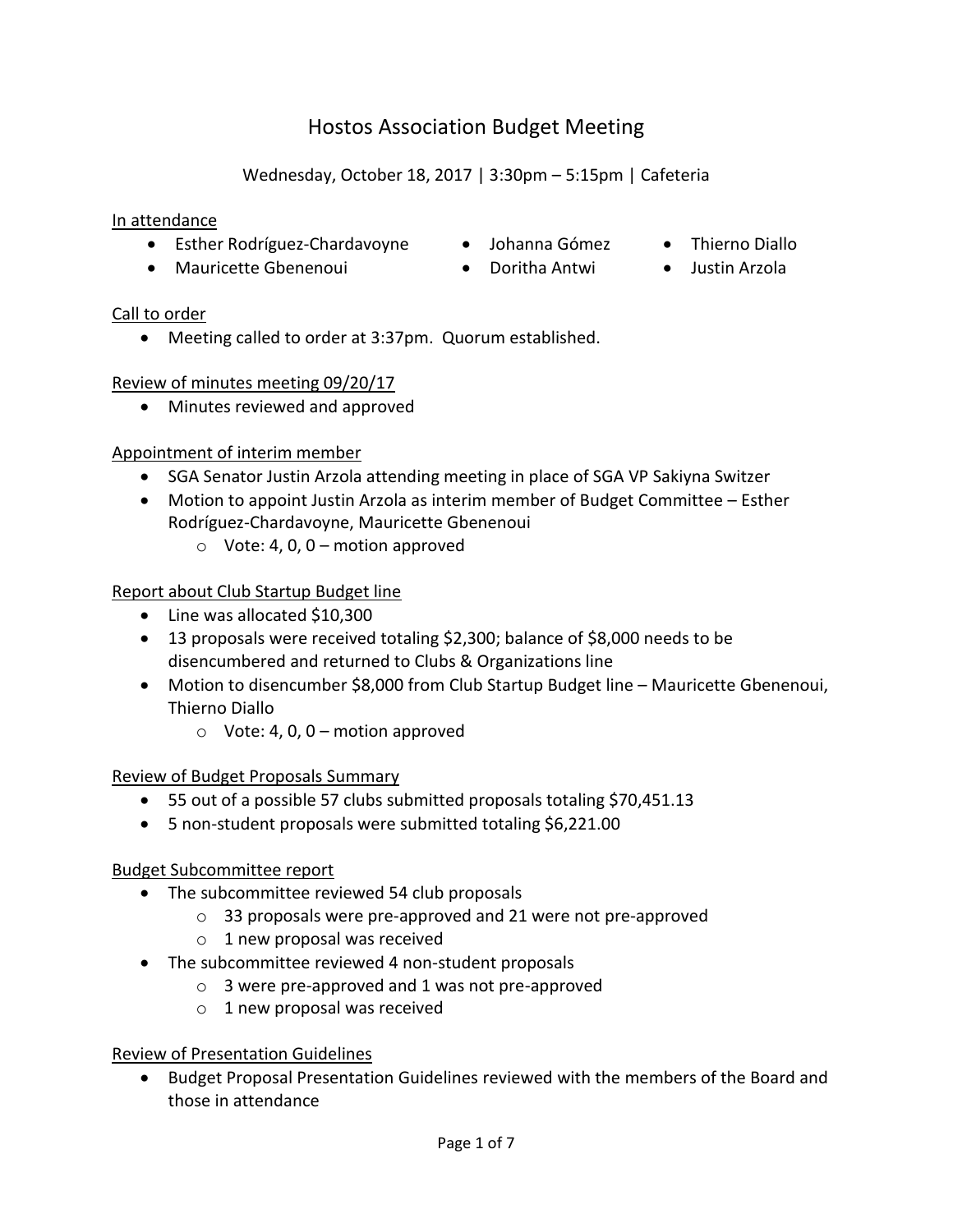Review of not pre-approved proposals

- Digital Collective
	- o Question: Why are you paying the guest speaker \$400? He is a well-known professional from the industry
	- o Collaborating with Professor Andy London for DUM-D event (animation competition)
	- o Question: Why are the prizes so expensive? Chosen because of quality
	- o Question: What do you mean by "Miscellaneous"? Was not sure about the exact use. Thinking about hosting a Q&A or having filmmakers come in.
	- o Suggestion: "Miscellaneous" should be removed
	- o Motion to award budget of \$1,269.98 Thierno Diallo, Justin Arzola
		- Vote: 4, 0,  $0 -$  motion approved
- Muslim Club
	- o Question: Were you planning to give everyone a T-shirt and a water bottle? Yes
	- o Suggestion: Cut both in half so that you are closer to the budget cap
	- o Mauricette concerned about the price of the T-shirts
	- $\circ$  Club officer not an ordinary T-shirt; will be long-sleeve instead
	- o Club officer looked at bottles on eBay less expensive
	- $\circ$  Dean Gómez budget cap is \$1,500 for returning clubs
	- o Question: How many club members? We are still collecting names
	- $\circ$  SVP give T-shirts to the first 30 students who show up; would encourage students to come in early
	- o Dean Gómez encourage club to meet with SGA and Student Activities to work out the T-shirt and water bottle orders
	- o Motion to award budget of \$1,500.00 Thierno Diallo, Justin Arzola
		- Vote: 4, 0,  $0 -$  motion approved
- New Hope and Success
	- o Club was established to help students who were going through difficult times
	- o Club motivates students to love themselves
	- $\circ$  Question: Are you expecting 50 students for the first event and 75 for the second event? Expecting between 50-75 for each event
	- o Question: Why are there different food prices for your two events? The conference is a more formal event (about suicide prevention); the game night will just feature snacks
	- $\circ$  Question: What are the game event prizes? T-shirts, accessories, other prizes
	- o The conference will be a collaboration with the Christian Messengers
	- $\circ$  Question: What do you mean by "10<sup>th</sup> anniversary"? Decorations to celebrate the 10<sup>th</sup> anniversary of the club
	- o Suggestion: Need to be more detailed next time
	- o Motion to award budget of \$1,500.00 Thierno Diallo, Justin Arzola
		- Vote: 4, 0,  $0 -$  motion approved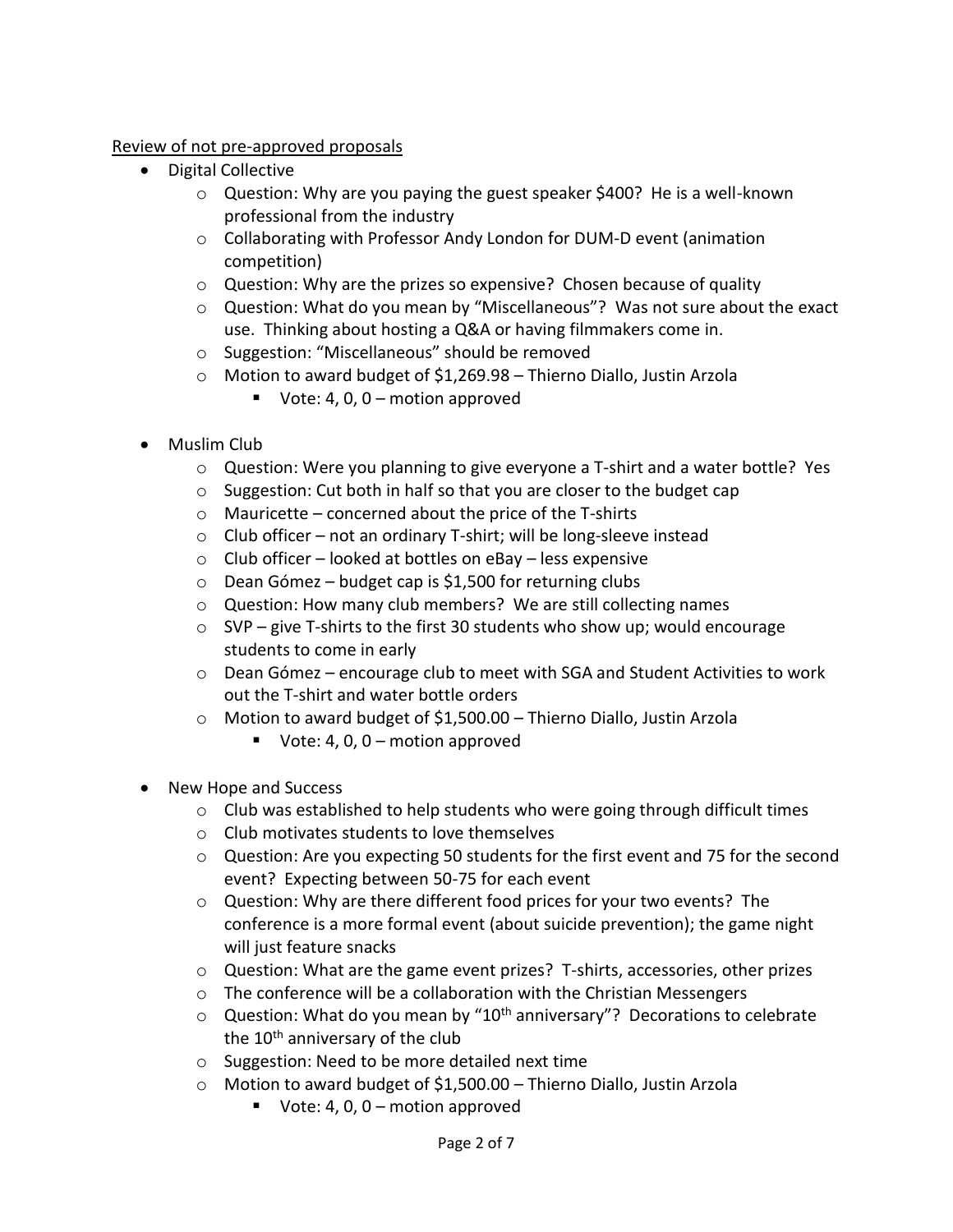### *SVP Esther Rodríguez-Chardavoyne departs meeting SGA Treasurer Doritha Antwi enters meeting*

- Christian Messengers
	- o Apologize for exceeding budget cap. Figures will be adjusted to \$1,500.
	- $\circ$  Question: Are the bibles for the office or for the students? For students
	- $\circ$  Question: How did you determine the cost of the food? Based on orders placed last year; ordering from the same restaurant.
	- $\circ$  Motion to award budget of \$1,500.00 Thierno Diallo, Mauricette Gbenenoui
		- Vote: 4, 0,  $0 -$  motion approved
- X-Ray Club
	- $\circ$  Suggestion: Regarding the trip, would prefer that you organize something on campus instead
	- $\circ$  Dean Gómez students could place matching funds (to reduce the cost per person)
	- $\circ$  Club officers trip targets seniors who encounter more stress
	- o Question: Can the price per person for the trip be decreased? Looked at GroupOn offer which listed price at \$22
	- o Dean Gómez ask students to contribute \$5-10
	- o Proposal includes all students within the Radiology Program
	- $\circ$  Thierno willing to support at \$15 per ticket and \$12 per T-shirt
	- o Mauricette would like feedback from the participants
	- $\circ$  Dean Gómez could ask students to write a reflection about the trip afterwards
	- o Motion to award budget of \$1,500.00 Thierno Diallo, Mauricette Gbenenoui
		- Vote: 4, 0,  $0$  motion approved
- Veterans Club
	- o Celebrating that Hostos is #1 as Veteran-friendly school
	- $\circ$  Price of hoodies went up requesting \$2,050
	- $\circ$  Justin budget of 3<sup>rd</sup> event is not correct; would come up to \$820
	- o Justin 2<sup>nd</sup> event would come up to \$600
	- o Question: What kind of awards? Certificates of achievement
	- o Question: Why are decorations \$100? Could reduce to \$50
	- o Dean Gómez recommend reviewing proposal to get the exact breakdown and greater transparency
	- o Motion to award budget of \$1,500.00 with the condition that the proposal be revised – Justin Arzola, Doritha Antwi
		- Vote: 4, 0,  $0$  motion approved
- Honors Club
	- o Tabled no representative present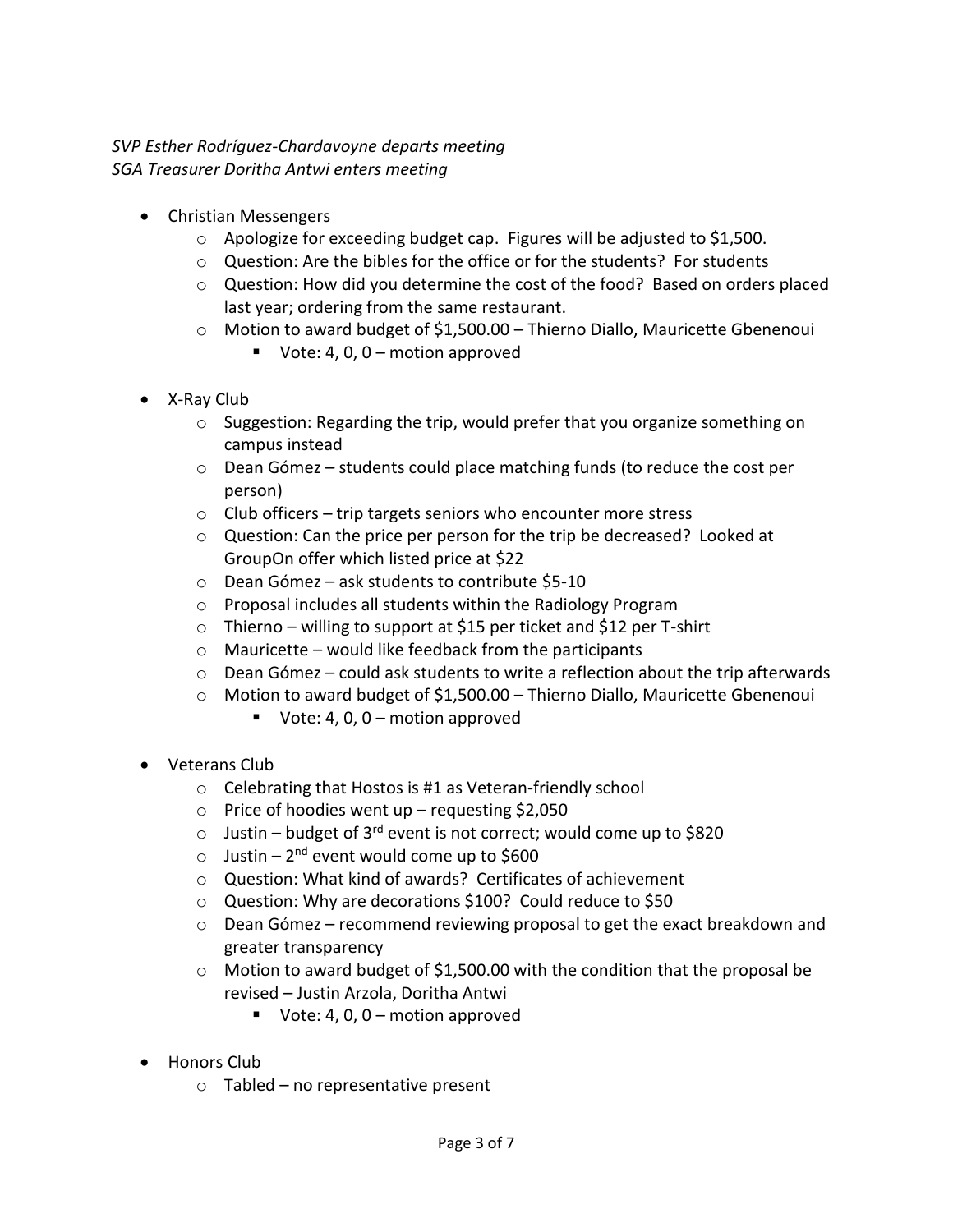- Video Game Club
	- o Question: Can you give a breakdown of the Game Jam gift cards? For contestants and audience
	- $\circ$  Question: Is the event only open to club members? No, open to all students.
	- $\circ$  Concern: More than a ¼ of the budget is going to gift cards.
	- o Question: How are winners chosen? Placed in tournament brackets and eliminated until there is only one player left
	- $\circ$  Question: Is Yakuza a multiplayer game? Could be as virtual game or could be given as raffle prize
	- o Motion to award budget of \$1,295.00 Thierno Diallo, Mauricette Gbenenoui
		- Vote: 4, 0,  $0 -$  motion approved
- Media Production Club
	- o Concern: Handwriting is not clear
	- o Question: Why not use a student as a DJ to reduce costs? Willing to consider
	- o Question: Did you get any quotes as far as DJ costs? Advisor not sure since it was the officers who wrote the proposal
	- $\circ$  Concern: 3<sup>rd</sup> item on the Budget Details section is not clear advisor cannot clarify
	- o Event is supposed to be a dance show, talent show and open mic
	- o DJ will be reduced to \$300
	- $\circ$  Dean Gómez proposal should be enhanced (made more clear) and resubmitted
	- o Tabled for e-vote
- Social Latin Club
	- $\circ$  Officer would like to submit revised proposal (trip to Repertorio Español)
	- $\circ$  Dean Gómez cannot accept revised version; needed to submit in advance
	- o Tabled for e-vote
- C.A.S.A.S. Club
	- o Officer would like to submit revised proposal
	- o Needed to submit in advance
	- o Tabled for e-vote
- Animation Club
	- $\circ$  Question: Who are the 8 participants for the Animation Club? 4 officers and 4 members
	- $\circ$  Officer would like to move some money from event 1 to Animation Con (to invite 5-6 more students)
	- o Question: Can the ticket price decrease? Have not been able to find lower price
	- o Question: How do you plan to manage the tablets listed under office supplies? 1 for the office, 1 to loan out
	- o Question: Where would you store the tablets? Officers planning to invest in a safe; will discuss with Student Activities and the club advisor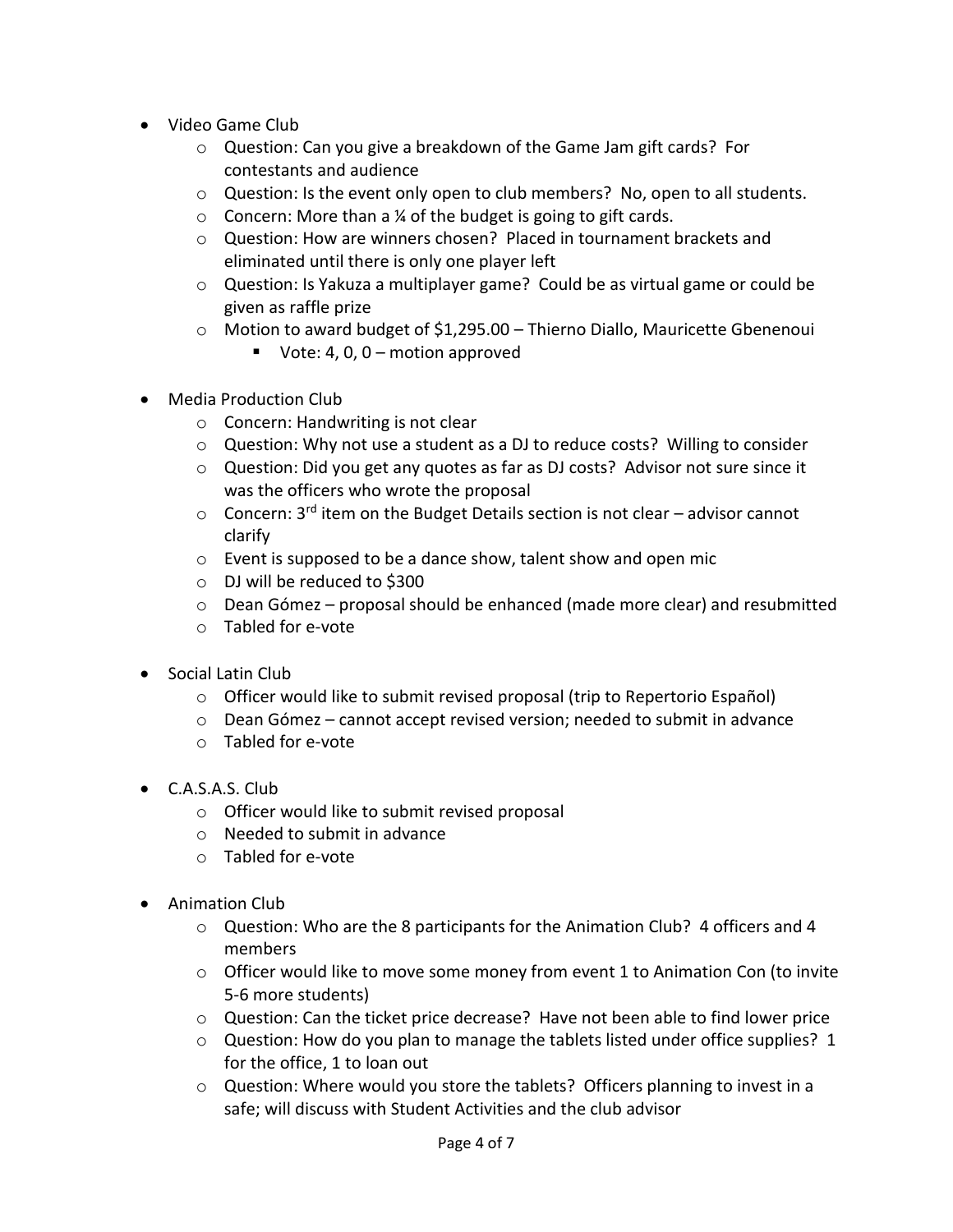- $\circ$  Dean Gómez recommend working with campus resources instead (in terms of tablets); focus on more activities events
- o Should resubmit with increased number of tickets
- o Motion to award budget of \$1,500.00 with the condition that the proposal be revised – Thierno Diallo, Justin Arzola
	- Vote: 4, 0, 0 motion approved
- Honors Club
	- o Working with Professor Morales to try to get cheaper play tickets
	- $\circ$  Thierno price should be cheaper and more students should participate or should go see another Broadway show
	- o Dean Gómez could ask for matching funds (from students)
	- o Thierno should open to other students (other than Honors students)
	- $\circ$  Motion to award budget of \$1,500.00 with the condition that the proposal be revised – Thierno Diallo, Justin Arzola
		- Vote: 4, 0,  $0 -$  motion approved
- Modern Languages Club
	- o Club officer revised budget to conform to \$500 cap for new clubs
	- o Tabled for e-vote
- Hip-Hop Club
	- o Collaboration with Black Student Union (BSU) and Capoeira Club
	- $\circ$  Budget is not detailed needs to be resubmitted
	- o Tabled for e-vote
- Law & Social Justice Club
	- o Tabled no representative present
- College Discovery Club
	- o Proposal is over budget, but would like to partner with SGA to cover some of the costs
	- o Question: Can you reduce the number of Metrocards? No because cards are being provided so that student volunteers can participate; being considerate of students
	- $\circ$  Question: Why are you including the baby wipes? So that the homeless could cleanse themselves (personal hygiene)
	- $\circ$  Thierno can approve partial budget and consider for sponsorship through SGA
	- $\circ$  Advisor event is next Thursday, so this is a time-sensitive situation; made a concerted effort to have event earlier while the weather is not as cold and more homeless people are outside
	- $\circ$  Motion to award budget of \$1,500.00 Thierno Diallo, Justin Arzola
		- Vote: 4, 0,  $0 -$  motion approved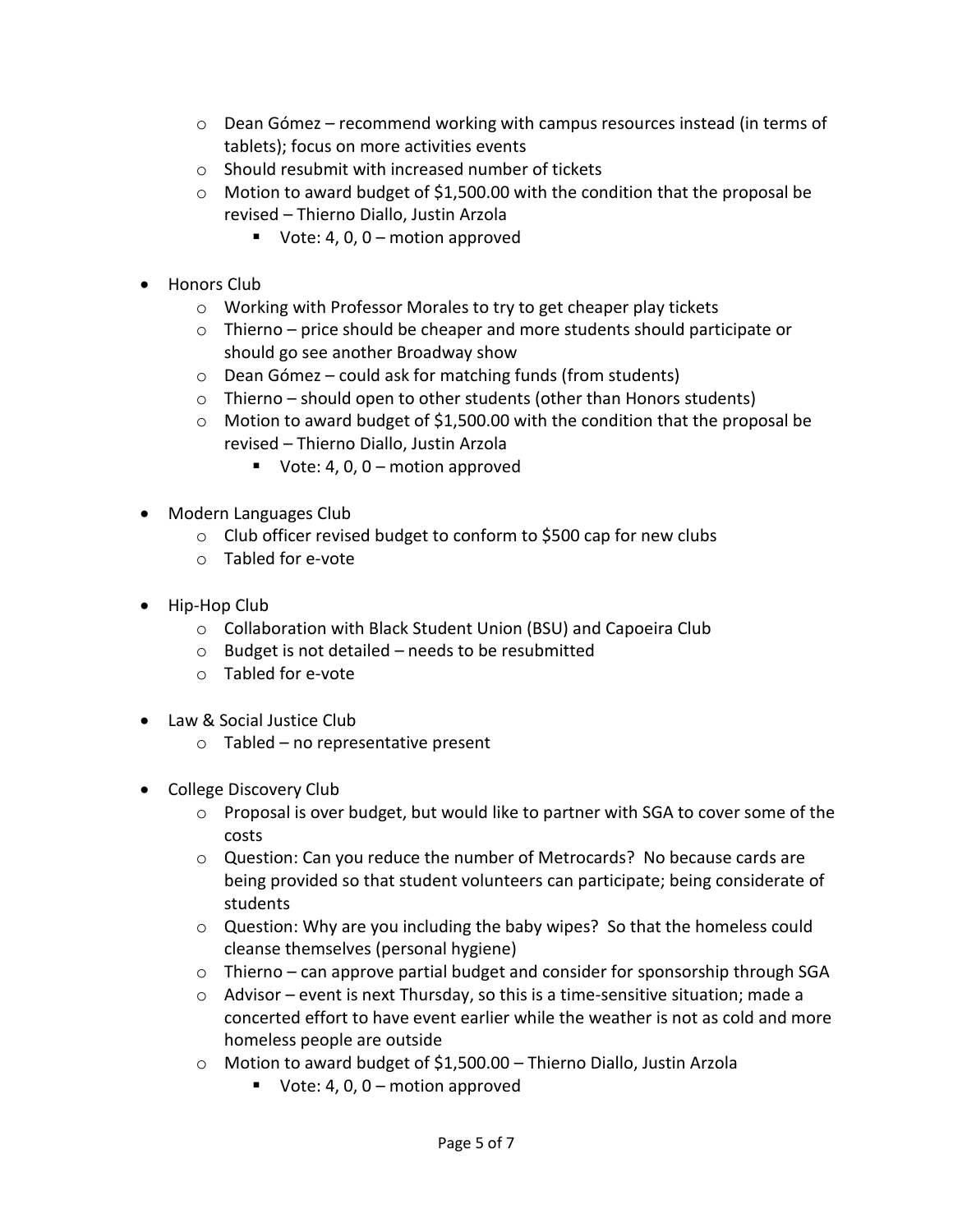- Robotics Club
	- $\circ$  Concern event is only open to 12 students from the club
	- $\circ$  Officer event will be open to other students
	- $\circ$  Concern recommend less pizza for Science Day or to buy cheaper pizza
	- $\circ$  Dean Gómez could ask students to make a contribution for the trip (\$5)
	- o Motion to award budget of \$1,500.00 Thierno Diallo, Justin Arzola
		- Vote: 4, 0, 0 motion approved
- Physics Club
	- $\circ$  Trip will be for about 50 students between all 4 clubs (Physics, Robotics, Engineering and Science)
	- o Entrance fee provides access to all areas
	- o Mauricette trip should be open to all students who are interested
	- o Dean Gómez students could contribute matching funds
	- $\circ$  Science Day in Atrium food based on participation
	- $\circ$  Question: Can you reduce the T-shirt price? Will be 50 in total (instead of 12); clubs are splitting the cost
	- o Recommendation: Should adjust the T-shirt price
	- o Motion to award budget of \$1,500.00 Justin Arzola, Doritha Antwi
		- Vote:  $4, 0, 0$  motion approved
- African Union Club
	- $\circ$  Tabled no representative present
- Business Startup Club
	- o Ordering equipment for interviews
	- o Event previously held
	- o Suggest that proposal be more organized (better layout with no handwriting)
	- o Tabled for e-vote
- Careers in the Law/Paralegal Club
	- o Club will resubmit revised budget for e-vote
- Free To Be Me
	- o Hostos is the only college with no LGBT representation
	- o Looking to raise awareness by organizing flag ceremony
	- o Motion to award budget of \$295.75 Justin Arzola, Mauricette Gbenenoui
		- Vote: 4, 0,  $0 -$  motion approved
- Hostos Repertory
	- o Question: Are there student actors? Yes, 2 student actors and 2 production assistants
	- o Other professors doing interdisciplinary lessons to promote the show